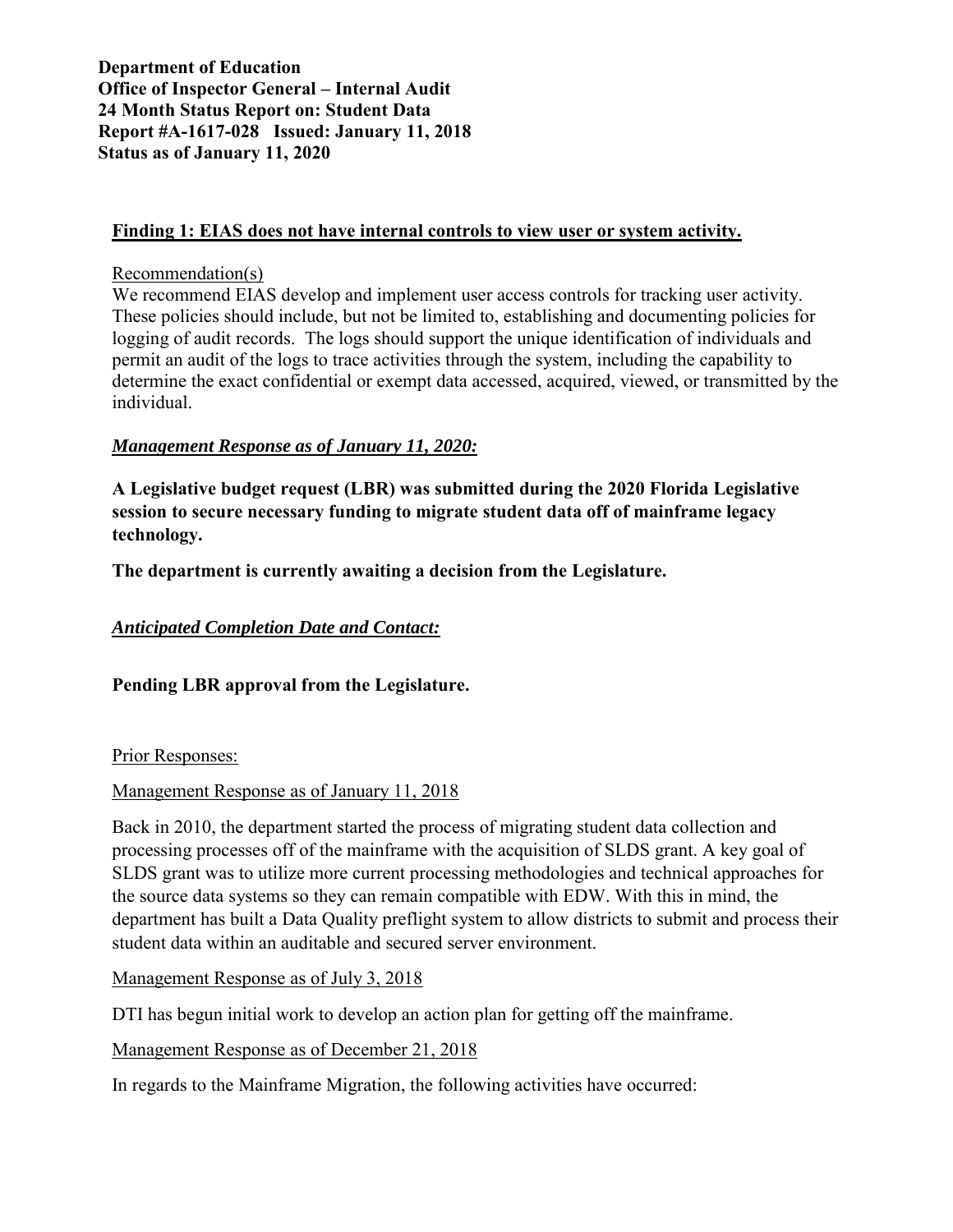- 1. K12- Secondary CTE Survey Process
	- The K12-Secondary CTE System has been migrated off the mainframe as of August 28, 2018. The migration included all CTE mainframe processes, screens, and reports.
- 2. Class Size
	- The class size system has been migrated off the mainframe as of September 1, 2018. The migration included migrating a web application and DB2 database and several batch processes off the mainframe.
- 3. FTE
	- DTI is currently in the early stages of gathering requirements and designing mock-ups for the rewrite of the FTE process.
- 4. K12- Staff Survey Processes
	- DTI is currently in the development stage of migrating the staff survey process off the mainframe. Current tasks include: rewriting of all staff batch processes, reports and screens into the DQ2 system. Implementation is scheduled for the middle of next year.
- 5. Reference Table Project
	- DTI is in the process of migrating all reference tables that reside on DB2 database on the mainframe to our new 2017 SQL server environment.

# Management Response as of July 11, 2019

DTI is currently in the pilot stage of migrating the staff survey process off the mainframe. Tasks completed include: rewriting of all staff batch processes, reports and screens into the DQ2 system. Full implementation is scheduled for July 2019.

Additionally, in the spring of 2019 an RFI was drafted to solicit information regarding cost and solution for replacing the mainframe.

*Anticipated Completion Date: July 2019*

# **Finding 2: DTI does not have an established Disaster Recovery Plan to restore time sensitive data.**

# Recommendation(s)

We recommend DTI establish a documented Disaster Recovery Plan to ensure data restoration in a timely manner in the event of a disaster, faulty equipment, etc. These plans should include, but not be limited to, identifying the mission critical IT systems requiring priority DR services,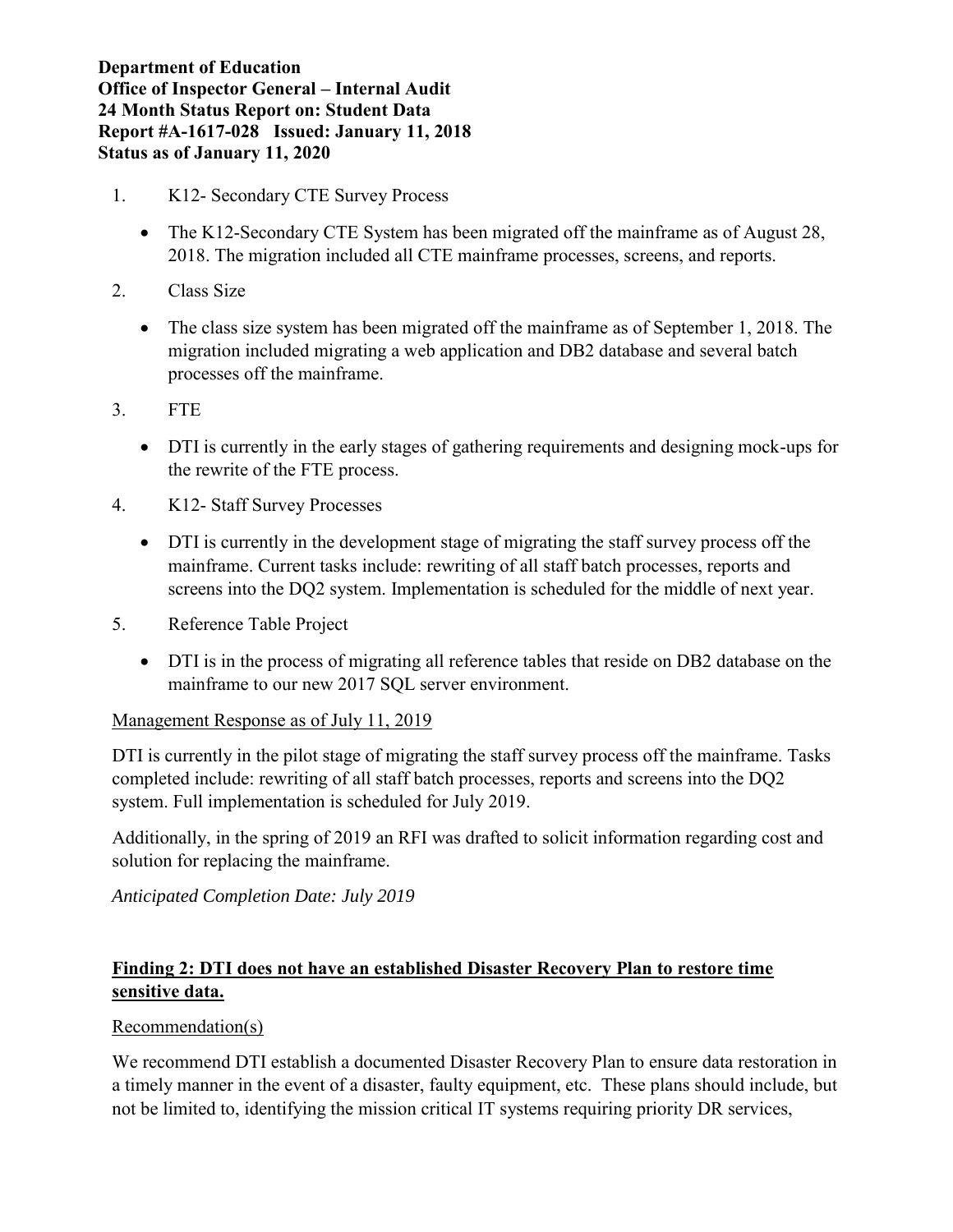developing a documented and tested DR plan, and identifying recovery steps to perform once customer systems are operational.

# *Management Response as of January 11, 2020:*

**Implementation of DR services at NWRDC is completed. All software and hardware is completed and tested regularly:** 

- **• Network design is completed.**
- **• Backup as a service (Baas), including replication of backups, is completed and tested.**
- **•Application server replication is completed.**
- **• Database replication is completed.**

# *Anticipated Completion Date and Contact:*

**All corrective action is complete.** 

Prior Responses:

# Management Response as of January 11, 2018

In the 2014 legislative session, the department was directed to contract with an independent third party consulting firm to complete a study of the department's current disaster recovery plan for its applications and systems supported by the NWRDC. This study was completed by statutory due date of October 2016. However, the funds for implementing disaster recovery plan were released on July 1, 2017 and the department started implementing the disaster recovery plan.

# Management Response as of July 3, 2018

The Draft Disaster Recovery Plan has been developed and submitted for review. NWRDC is building out infrastructure based upon FDOE approved NWRDC Project Charters. Anticipated completion of the NWRDC infrastructure build to support the DR plan: July 2018.

Project Meetings with the Northwest Regional Data Center indicates project is proceeding on time. All Software and Hardware have been ordered and some items have been received. Hardware was relocated to Atlanta on 5/26/18. NWRDC indicates network design is complete. Network Design review meeting scheduled.

# Management Response as of December 21, 2018